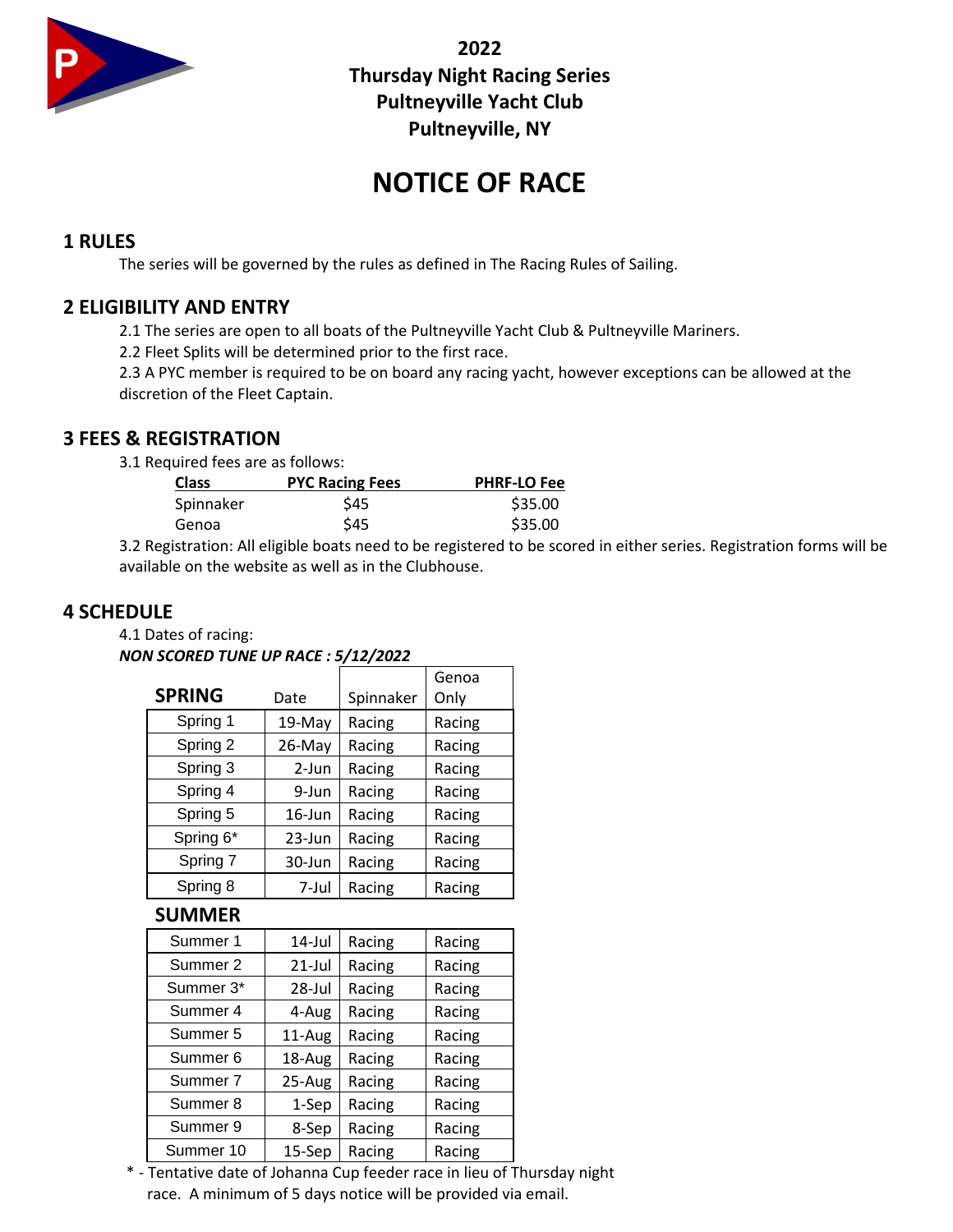The scheduled time of the **warning signal for the first race each day is 6:30PM** Dependent on conditions, the Fleet Captain may choose to run two races on the same night.

#### **5 MEASUREMENTS**

Each boat shall have a valid PHRF-LO certificate.

(OR)

Each boat shall produce a valid measurement rating certificate, approved by the Fleet Captain.

#### **6 SAILING INSTRUCTIONS**

The sailing instructions will be available on the Pultneyville Yacht Club Website prior to the first race.

### **7 VENUE**

7.1 Attachment C.1 shows the location of the series harbor.

7.2 Attachment C.2 shows the location of the racing areas.

#### **8 THE COURSES**

The courses to be sailed will be announced on VHF Channel 9 prior to the starting sequence.

### **9 PENALTY SYSTEM**

9.1 The penalties are as follows: Rule 44.1 & 44.2 is in effect.

### **10 SCORING**

10.1 The Low Point System of Appendix A will apply.

10.2 One race is required to be completed to constitute a series.

(a) When fewer than 6 races have been completed, a boat's series score will be the total of her race scores.

(b) When from 6 to 7 races have been completed, a boat's series score will be the total of her race scores excluding her worst score.

(c) When 8 or more races have been completed, a boat's series score will be the total of her race scores excluding her two worst scores.

### **11 RADIO COMMUNICATIONS**

Except in an emergency, a boat shall neither make radio transmissions while racing nor receive radio communications not available to all boats. This restriction also applies to mobile telephones & portable internet devices.

### **12 PRIZES**

Prizes will be awarded at the discretion of the Fleet Captain. Series winners will be awarded at the Pultneyville Yacht Club year end Cups & Flags. The Thursday Course Series Champion will be awarded to the lowest scoring boat in the Spinnaker Fleet.

### **13 DISCLAIMER OF LIABILITY**

Competitors participate in the series entirely at their own risk. See rule 4, Decision to Race. The organizing authority will not accept any liability for material damage or personal injury or death sustained in conjunction with or prior to, during or after the series.

### **14 INSURANCE**

Each participating boat shall be insured with valid third-party liability insurance.